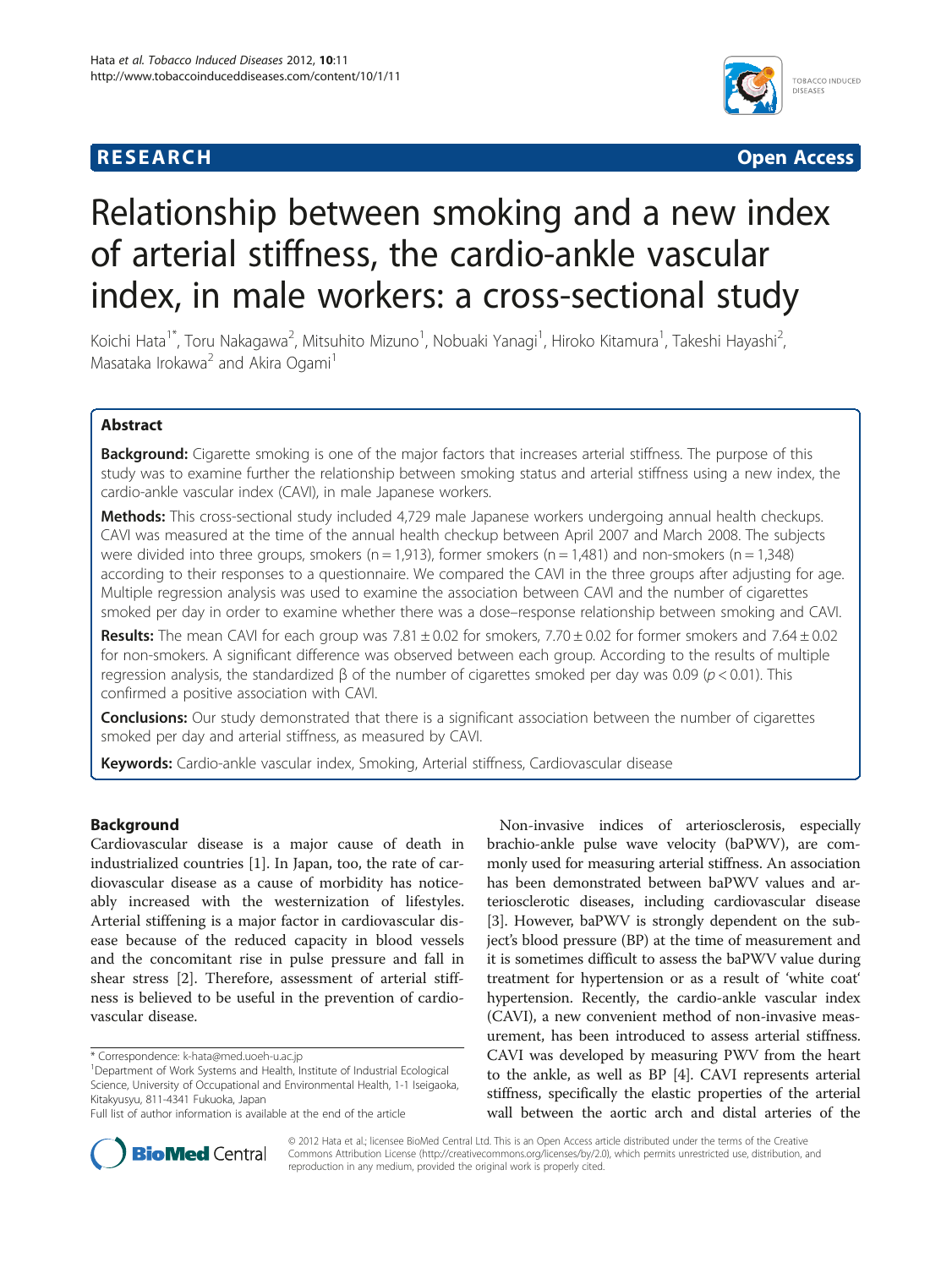lower extremities. Several reports have shown that CAVI is associated with atherosclerotic disease and particularly reflects arteriosclerosis of the aorta, femoral and tibial arteries [[4-6\]](#page-4-0). One of CAVI's greatest merits is that measurements remain essentially unaffected by BP, in contrast to other non-invasive parameters of arterial stiffness [[7](#page-4-0)].

Some studies in Japan suggested that chronic smoking affects arterial stiffness [[8,9\]](#page-4-0). Cigarette smoking induces changes in both peripheral and central vascular function, even in young or middle aged smokers [[10\]](#page-4-0). However, there are few large-scale studies on the relationship between smoking status and arterial stiffness in subjects of working age. In this cross-sectional study, we examined whether there was an association between smoking status and arterial stiffness, as measured by CAVI, and whether there was a dose–response relationship between smoking and CAVI.

# Methods

# Subjects and methods

Study subjects were participants in annual health examinations conducted between April 2007 and March 2008 by a Japanese electrical machinery manufacturing company who requested a CAVI assessment of arterial stiffness. CAVI examinations were performed in 4,831 male workers in a fasting state. Workers whose CAVI values were taken after a meal  $(n = 5)$  or were unreliable (six with ankle brachial index (ABI) <0.9, 65 with arrhythmia [[4\]](#page-4-0)) or could only be measured on one side  $(n = 23)$ , as well as any workers who declined to provide information on their smoking status  $(n = 3)$ , were excluded from our study. Finally, a total of 4,729 subjects were selected. Written informed consent was obtained from each examinee regarding the use of his data for research purposes prior to the study. This study was approved by the ethics committee of Hitachi General Hospital.

# Cardio-ankle vascular index

CAVI was measured by trained technicians using VaSera VS-1000 (Fukuda Denshi, Tokyo, Japan). Cuffs were placed bilaterally on the upper arms and ankles while the subjects were lying in a supine position with their heads held along the midline. Electrocardiography electrodes were placed on both wrists and a microphone was placed to detect heart sounds over the sternum. The participants rested in this supine position before monitoring commenced. The CAVI was calculated using the formula:

 $CAVI = 2\rho \times \ln (Ps/Pd) \times PWV2/\Delta P$ 

where Ps is systolic BP (SBP); Pd is diastolic BP (DBP);ΔP is SBP-DBP;ρis blood density; and PWV is pulse wave velocity. PWV was measured from the aortic valve to the ankle. Detailed CAVI measurement methods and principles have been previously reported [[4\]](#page-4-0). All these measurements and calculations were performed automatically. The mean bilateral CAVI was used in our analysis. ABI was measured at the same time.

# Laboratory data

Height and weight were measured using an automated scale (Tanita BF-220, Tokyo, Japan) with the participants wearing a light gown. Body mass index (BMI) was calculated as the weight in kilograms divided by the square of height in meters. Other laboratory data obtained were glycosylated hemoglobin (HbA1c), blood sugar, total cholesterol, low-density lipoprotein (LDL) cholesterol, high-density lipoprotein (HDL) cholesterol and triglycerides in the fasting state.

# Blood pressure measurement

BP was measured by trained nurses with participants in the sitting position after sufficient rest. Pulse rate was measured at the same time. If SBP was over 140 mmHg or DBP was over 90 mmHg, BP was measured again. We used the ES-H55 (Terumo, Tokyo, Japan) to measure BP.

# Questionnaire

A self-administered questionnaire was used to collect information on smoking status (smoker, former smoker, non-smoker), the average number of cigarettes smoked per day (or previously smoked for former smokers), history of treatment for lifestyle diseases (diabetes mellitus, high BP, dyslipidemia) and average alcohol consumption per week. Average alcohol consumption per week was assessed by "go" in this study. A "go" is a traditional Japanese unit consisting of 23 g ethanol.

# Statistical analysis

Statistical analysis was performed using SPSS Version 15 for Windows (SPSS, Chicago, USA). Continuous and categorical data are expressed as mean ± standard deviation (SD) and number (percentage), respectively. A  $p$ -value < 0.05 was considered statistically significant. Baseline characteristics of the participants were compared by Tukey's *t*-test. We compared the mean CAVI among the three groups: smokers, former smokers and non-smokers. However, non-invasive parameters of arterial stiffness, including CAVI, are strongly dependent on age. Therefore, data were compared as mean  $\pm$  SD adjusted for age by analysis of covariance (ANCOVA). In addition, multiple stepwise regression analysis was performed to examine the relation between average number of cigarettes smoked per day and CAVI. Dependent variables were 1) age; 2) BMI; 3) average number of cigarettes smoked per day; 4) SBP; 5) DBP; 6) pulse rate; 7) LDL cholesterol; 8) HDL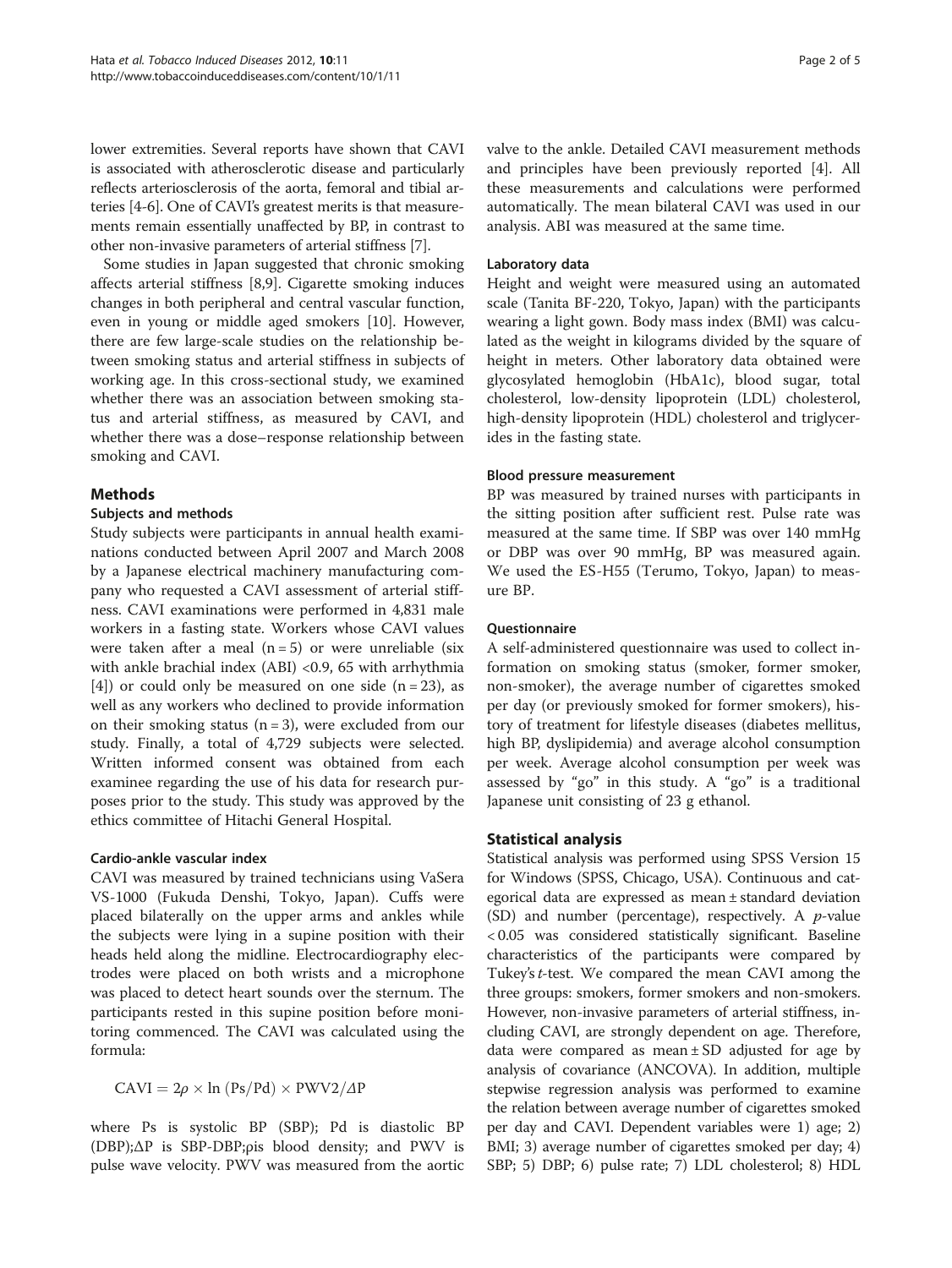cholesterol; 9) triglycerides; 10) total cholesterol; 11) HbA1c; 12) alcohol consumption (the amount of "go" consumed per week).

# Results

The 4,729 subjects consisted of 1,907 smokers, 1,479 former smokers and 1,343 non-smokers. Baseline characteristics of the participants are shown in Table 1. The average ages of non-smokers, former smokers and smokers were  $48.5 \pm 8.6$  years,  $51.6 \pm 7.5$  years and  $48.7 \pm 8.1$  years, respectively. Former smokers were significantly older than subjects belonging to the other two groups, but there was no significant difference between smokers and nonsmokers (former smoker versus non-smoker:  $p < 0.01$ ; former smoker versus smoker:  $p < 0.01$ ; smoker versus non-smoker:  $p = 0.77$ ). Non-smokers had significantly higher HDL-cholesterol  $(p < 0.01)$ , SBP  $(p < 0.01)$  and DBP  $(p < 0.01)$  than smokers and significantly lower triglyceride ( $p < 0.01$ ) and HbA1c ( $p < 0.01$ ). Weekly alcohol

Table 1 Baseline characteristics of 4,729 male Japanese workers in this study between April 2007 and March 2008, according to Smoking Status

|                                            | Non-smoker<br>$(n = 1,343)$ | Former smoker<br>$(n = 1,479)$        | Smoker<br>$(n = 1,907)$ |
|--------------------------------------------|-----------------------------|---------------------------------------|-------------------------|
| Age (year)                                 | $48.5 \pm 8.6$              | $51.6 \pm 7.5*$                       | $48.7 + 8.1$            |
| Body Mass Index                            | $24.3 \pm 3.1*$             | $24.3 \pm 2.8$ *                      | $24.0 \pm 3.2$          |
| Blood pressure (mmHq)                      |                             |                                       |                         |
| Systolic                                   | $121.5 \pm 11.5^*$          | $122.7 \pm 11.1*$<br>$118.9 \pm 12.1$ |                         |
| Diastolic                                  | $77.8 \pm 8.0*$             | $78.8 \pm 7.6*$                       | $76.1 \pm 8.3$          |
| Pulse rate (per minute)                    | $68.9 \pm 10.0$             | $69.0 \pm 9.8$                        | $68.2 \pm 9.1$          |
| Fasting serum cholesterol (mg/dl)          |                             |                                       |                         |
| Low-density lipoprotein                    | $126.0 \pm 27.7$            | $125.6 + 27.7$                        | $124.6 + 30.9$          |
| High-density lipoprotein $57.0 \pm 13.7$ * |                             | $56.9 \pm 14.3*$                      | $52.6 + 13.1$           |
| Triglycerides                              | $112.3 \pm 1.6*$            | $118.1 \pm 1.7*$                      | $129.2 \pm 1.7$         |
| Glucose (mg/dl)                            | $104.3 \pm 17.0$            | $108.3 \pm 22.7*$                     | $105.5 \pm 21.5$        |
| Hemoglobin A1c (%)                         | $5.4 \pm 0.6*$              | $5.5 \pm 0.8$                         | $5.5 \pm 0.8$           |
| Alcohol consumption<br>("go"/week)         | $3.86 \pm 4.7*$             | $6.11 \pm 5.5*$                       | $5.91 \pm 5.9$          |
| Number of cigarettes<br>smoked per day     |                             | $19.4 \pm 8.5$                        | $19.0 \pm 6.5$          |
| Under medical treatment (n (%))            |                             |                                       |                         |
| High blood pressure                        | 150 (11.2 %)                | 269 (18.2 %)*                         | 209 (11 %)              |
| Dyslipidemia                               | 86 (6.4 %)                  | 155 (10.5 %)*                         | 125 (6.6 %)             |
| Diabetes mellitus                          | 43 (3.2 %)*                 | 95 (6.4 %)                            | 95 (5 %)                |

Values are mean  $\pm$  standard deviation or n (%).

consumption was significantly lower for non-smokers than for the other two groups (non-smoker versus former smoker:  $p < 0.01$ , non-smoker versus smoker:  $p < 0.01$ ).

Figure [1](#page-3-0) shows the distribution of the average number of cigarettes smoked per day among smokers. The highest smoking frequency was an average number of 16 to 20 cigarettes per day. The frequency of more than 40 cigarettes per day was extremely low.

The CAVI data among smokers, non-smokers and exsmokers are presented in Figure [2.](#page-3-0) We used ANCOVA to adjust for the influence of age. The average CAVI of all participants was 7.73. The CAVI of smokers, exsmokers and non-smokers was  $7.81 \pm 0.02$ ,  $7.70 \pm 0.02$ and  $7.64 \pm 0.02$ , respectively. A significant difference was observed for each group (non-smoker versus former smoker:  $p < 0.01$ , non-smoker versus smoker:  $p < 0.01$ , former smoker versus smoker:  $p = 0.047$ ).

Table [2](#page-4-0) shows the result of stepwise multiple regression analysis between non-smokers and smokers. Age was the strongest factor that affected CAVI (β: 0.05, 95 % confidence interval (CI) of β: 0.05–0.056, p < 0.01). After adjustment for age, the average number of cigarettes smoked per day had the greatest influence on CAVI (β: 0.11, 95 % CI of β: 0.08-0.14,  $p < 0.01$ ).

#### **Discussion**

The study indicated that CAVI, the new index of arterial stiffness, differs significantly after adjustment for age in Japanese male workers, depending on their smoking status. Many studies have reported that smoking status affects the non-invasive index of arterial stiffness or arteriosclerosis [[8,9\]](#page-4-0). In addition, previous studies showed that the average number of cigarettes smoked per day influenced arterial stiffness [[11\]](#page-4-0). We were able to confirm these relationships by using CAVI, which is the new index of arterial stiffness.

Various studies have also shown that smoking plays a major role in the occurrence of arteriosclerosis and arteriosclerotic disease [[12-16\]](#page-4-0). Smoking promotes arteriosclerosis because it induces nitric oxide damage to vascular endothelial cells, contributes to high BP or diabetes mellitus, and stimulates coagulation and fibrinolysis pathways [\[17](#page-4-0)]. Arterial stiffness is thought to be associated with arteriosclerosis. However, it is ethically difficult to measure arteriosclerosis by invasive methods. CAVI measures arterial stiffness noninvasively and conveniently, and this advantage makes CAVI an appropriate method for assessment of arteriosclerosis caused by smoking in working people.

The CAVI of former smokers was lower than that of smokers but higher than that of non-smokers. Smoking cessation would not result in an immediate restoration of CAVI to non-smoker levels. It was shown that it took 10–14 years after smoking cessation for the majority of

The logarithmic mean of triglycerides was examined. High blood pressure was defined as > 140/90 mmHg (Japanese Society of Hypertension: Guidelines for the Management of Hypertension 2009).

Number of cigarettes smoked per day in former smoker: Number of cigarettes smoked per day when they were smokers.

<sup>\*:</sup> p-value < 0.05 compared with smokers by Tukey'st-test or the Chi-square test.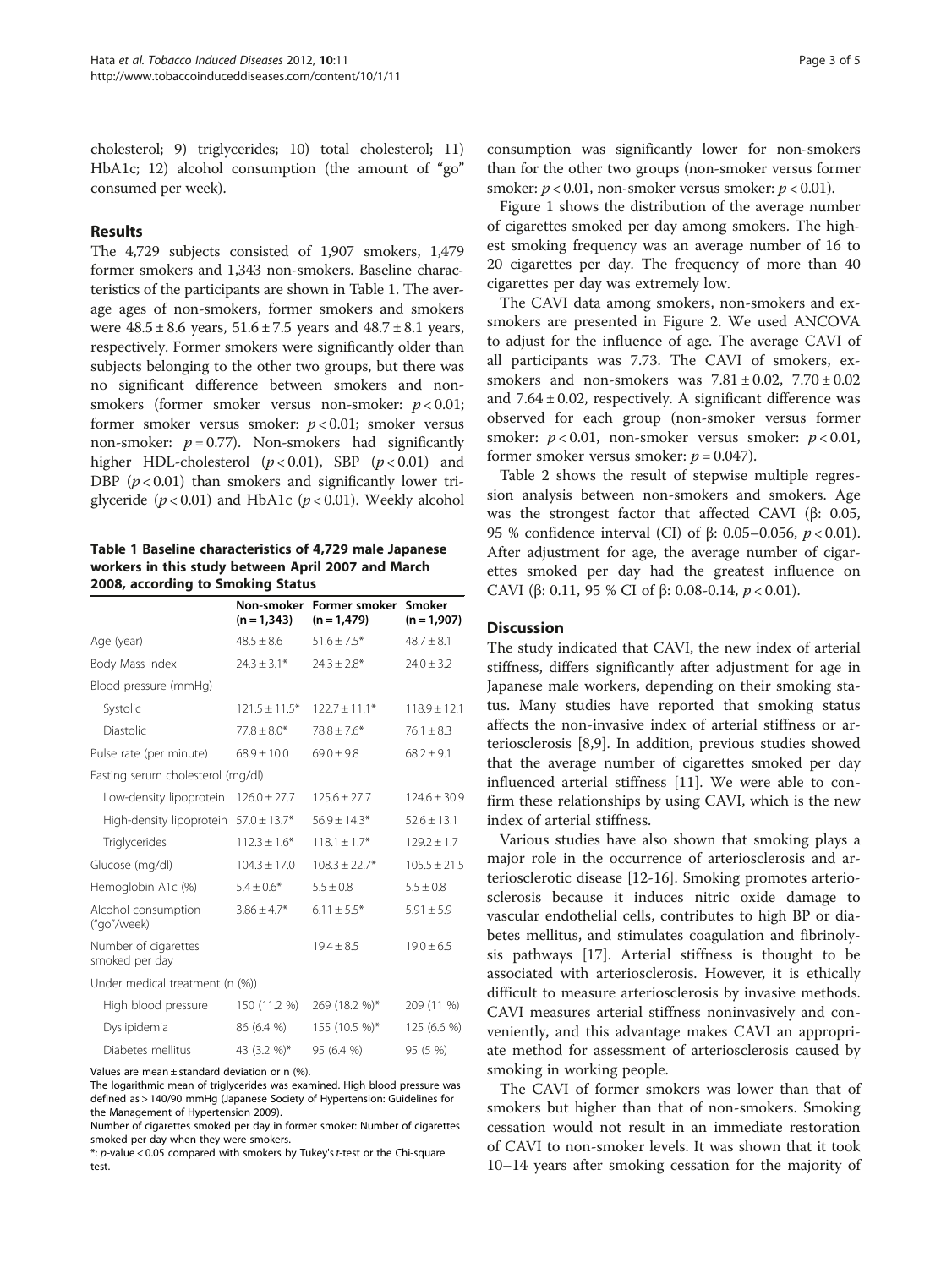<span id="page-3-0"></span>

benefits to occur. There was no significant difference between the mortality rates of non-smokers and former smokers 10–14 years after smoking cessation [\[18\]](#page-4-0). Similarly, most other improvements in CAVI as a result of smoking cessation may take a long time.

The Brinkman index (the number of cigarettes smoked per day multiplied by the number of years of smoking) is commonly used to estimate the cumulative dose of smoking. In this study, however, we thought age would impact the Brinkman index and, therefore, we used the number of cigarettes smoked per day for our analysis.

Our study has several limitations. First, it is a crosssectional study. A cohort study is required to accurately assess the causal correlation. We will continue to measure

the subjects' CAVI and obtain information on their smoking status at annual health checkups. Another limitation was the fact that all study subjects were male workers and thus our findings cannot be applied to women. There may be differences between men and women in CAVI due to lifestyle or disease and therefore it is necessary to conduct studies that include female subjects to determine any distinction between the genders.

# Conclusions

Our study showed an association between smoking status and CAVI in Japanese male workers. CAVI was higher in smokers than in non-smokers and ex-smokers adjusted for age. In addition, the number of cigarettes